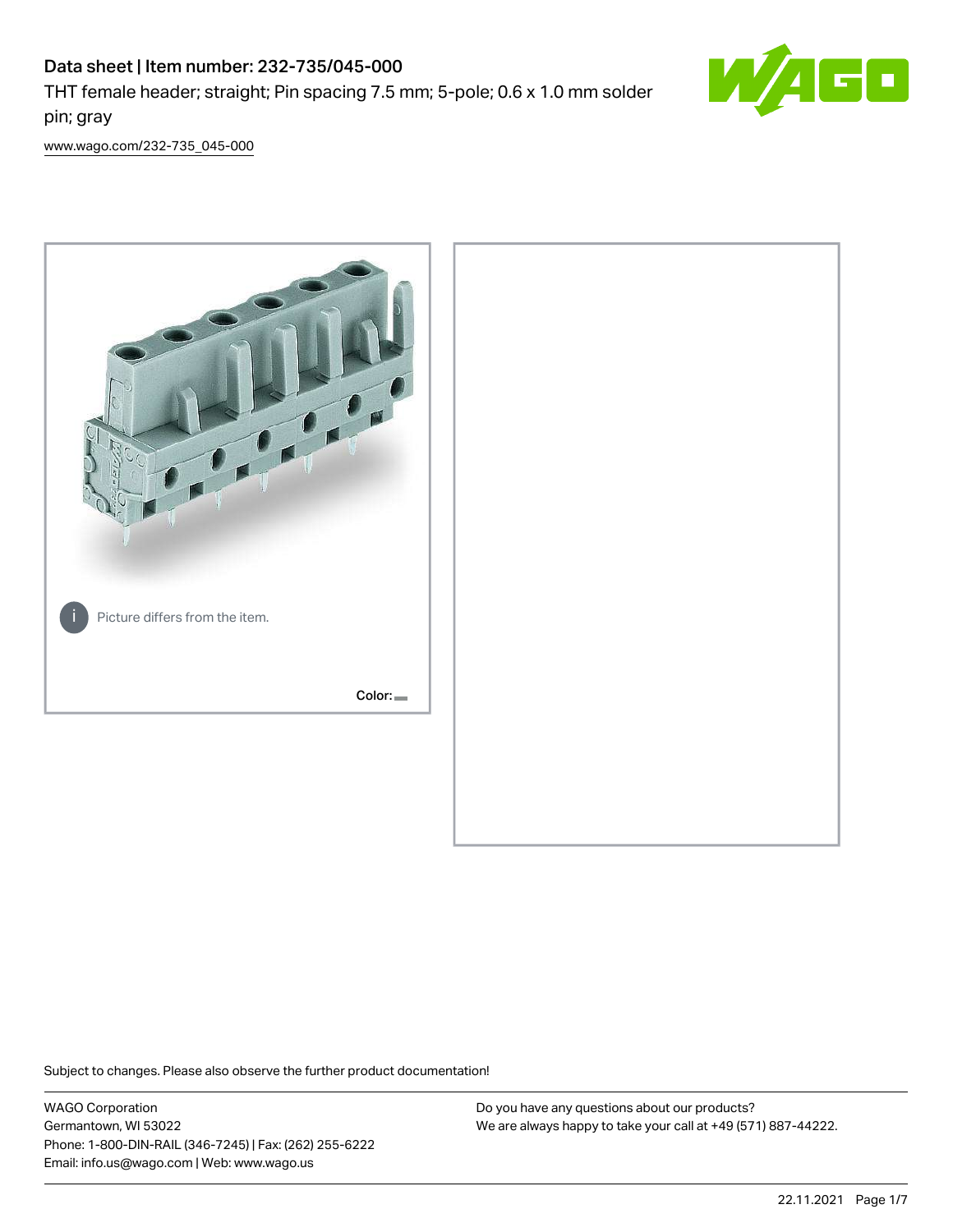

Dimensions in mm

L = (pole no. − 1) x pin spacing + 5 mm + 1.5 mm

2- to 3-pole female connectors – one latch only

#### Item description

- **H** Horizontal or vertical PCB mounting via straight or angled solder pins
- For board-to-board and board-to-wire connections
- Touch-proof PCB outputs  $\blacksquare$
- $\blacksquare$ Easy-to-identify PCB inputs and outputs
- $\blacksquare$ With coding fingers

Subject to changes. Please also observe the further product documentation! Data

WAGO Corporation Germantown, WI 53022 Phone: 1-800-DIN-RAIL (346-7245) | Fax: (262) 255-6222 Email: info.us@wago.com | Web: www.wago.us

Do you have any questions about our products? We are always happy to take your call at +49 (571) 887-44222.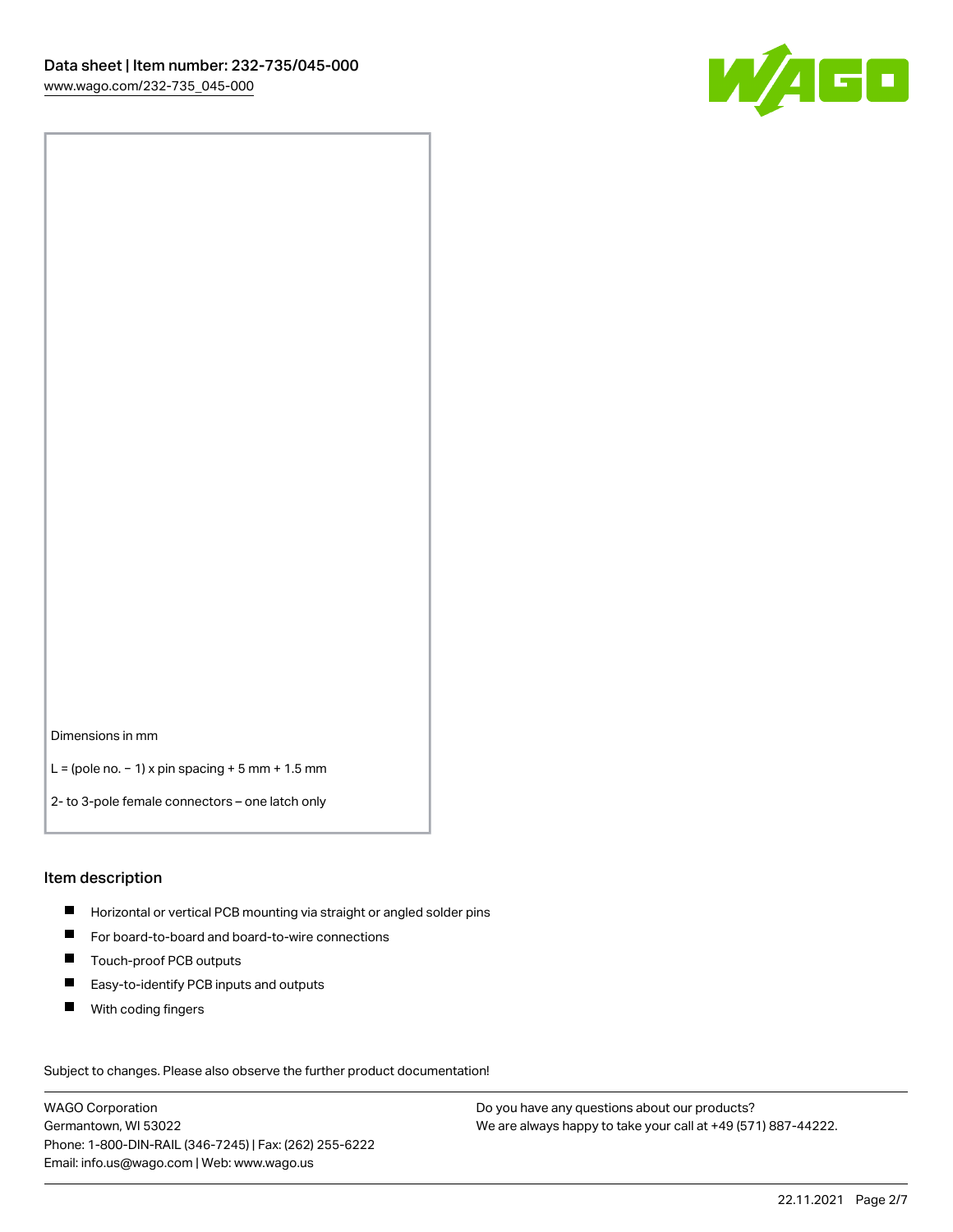

# Data Notes

| Safety information 1 | The <i>MCS – MULTI CONNECTION SYSTEM</i> includes connectors<br>without breaking capacity in accordance with DIN EN 61984. When<br>used as intended, these connectors must not be connected<br>/disconnected when live or under load. The circuit design should<br>ensure header pins, which can be touched, are not live when<br>unmated. |
|----------------------|--------------------------------------------------------------------------------------------------------------------------------------------------------------------------------------------------------------------------------------------------------------------------------------------------------------------------------------------|
| Variants:            | Other pole numbers<br>3.8 mm pin projection for male headers with straight solder pins<br>Gold-plated or partially gold-plated contact surfaces<br>Other versions (or variants) can be requested from WAGO Sales or<br>configured at https://configurator.wago.com/                                                                        |

# Electrical data

### IEC Approvals

| Ratings per                 | IEC/EN 60664-1                                                        |
|-----------------------------|-----------------------------------------------------------------------|
| Rated voltage (III / 3)     | 500 V                                                                 |
| Rated surge voltage (III/3) | 6 kV                                                                  |
| Rated voltage (III/2)       | 630 V                                                                 |
| Rated surge voltage (III/2) | 6 kV                                                                  |
| Nominal voltage (II/2)      | 1000 V                                                                |
| Rated surge voltage (II/2)  | 6 kV                                                                  |
| Rated current               | 12A                                                                   |
| Legend (ratings)            | $(III / 2)$ $\triangle$ Overvoltage category III / Pollution degree 2 |

# UL Approvals

| Approvals per                  | UL 1059 |
|--------------------------------|---------|
| Rated voltage UL (Use Group B) | 300 V   |
| Rated current UL (Use Group B) | 15 A    |
| Rated voltage UL (Use Group D) | 300 V   |
| Rated current UL (Use Group D) | 10 A    |

# Ratings per UL

| Rated voltage UL 1977 | 600 V |
|-----------------------|-------|
| Rated current UL 1977 |       |

Subject to changes. Please also observe the further product documentation!

| <b>WAGO Corporation</b>                                | Do you have any questions about our products?                 |
|--------------------------------------------------------|---------------------------------------------------------------|
| Germantown, WI 53022                                   | We are always happy to take your call at +49 (571) 887-44222. |
| Phone: 1-800-DIN-RAIL (346-7245)   Fax: (262) 255-6222 |                                                               |
| Email: info.us@wago.com   Web: www.wago.us             |                                                               |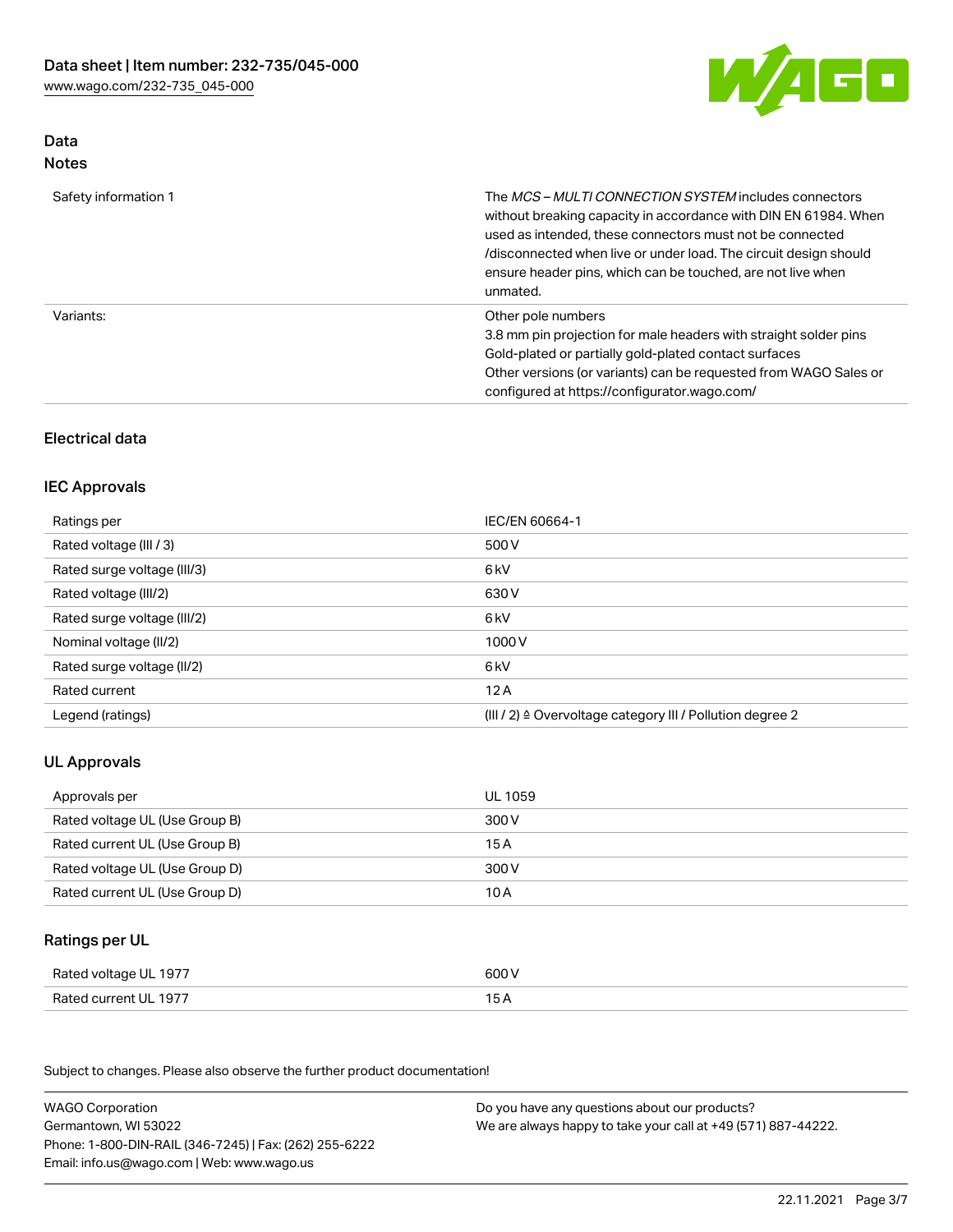

### CSA Approvals

| Approvals per                   | CSA   |
|---------------------------------|-------|
| Rated voltage CSA (Use Group B) | 300 V |
| Rated current CSA (Use Group B) | 15 A  |
| Rated voltage CSA (Use Group D) | 300 V |
| Rated current CSA (Use Group D) | 10 A  |

# Connection data

| Total number of potentials | ı |
|----------------------------|---|
| Number of connection types |   |
| Number of levels           |   |

### Connection 1

| Number of poles |  |
|-----------------|--|
|-----------------|--|

# Physical data

| Pin spacing                          | 7.5 mm / 0.295 inch   |
|--------------------------------------|-----------------------|
| Width                                | 36.5 mm / 1.437 inch  |
| Height                               | 22.05 mm / 0.868 inch |
| Height from the surface              | 18.25 mm / 0.719 inch |
| Depth                                | 11.6 mm / 0.457 inch  |
| Solder pin length                    | 3.8 <sub>mm</sub>     |
| Solder pin dimensions                | $0.6 \times 1$ mm     |
| Drilled hole diameter with tolerance | $1.3$ $(+0.1)$ mm     |

# Plug-in connection

| Contact type (pluggable connector) | Female header |
|------------------------------------|---------------|
| Connector (connection type)        | for PCB       |
| Mismating protection               | No            |
| Mating direction to the PCB        | $90^{\circ}$  |
| Locking of plug-in connection      | Without       |

### PCB contact

| PCB Contact            | THT                                        |
|------------------------|--------------------------------------------|
| Solder pin arrangement | over the entire female connector (in-line) |

Subject to changes. Please also observe the further product documentation!

| <b>WAGO Corporation</b>                                | Do you have any questions about our products?                 |
|--------------------------------------------------------|---------------------------------------------------------------|
| Germantown, WI 53022                                   | We are always happy to take your call at +49 (571) 887-44222. |
| Phone: 1-800-DIN-RAIL (346-7245)   Fax: (262) 255-6222 |                                                               |
| Email: info.us@wago.com   Web: www.wago.us             |                                                               |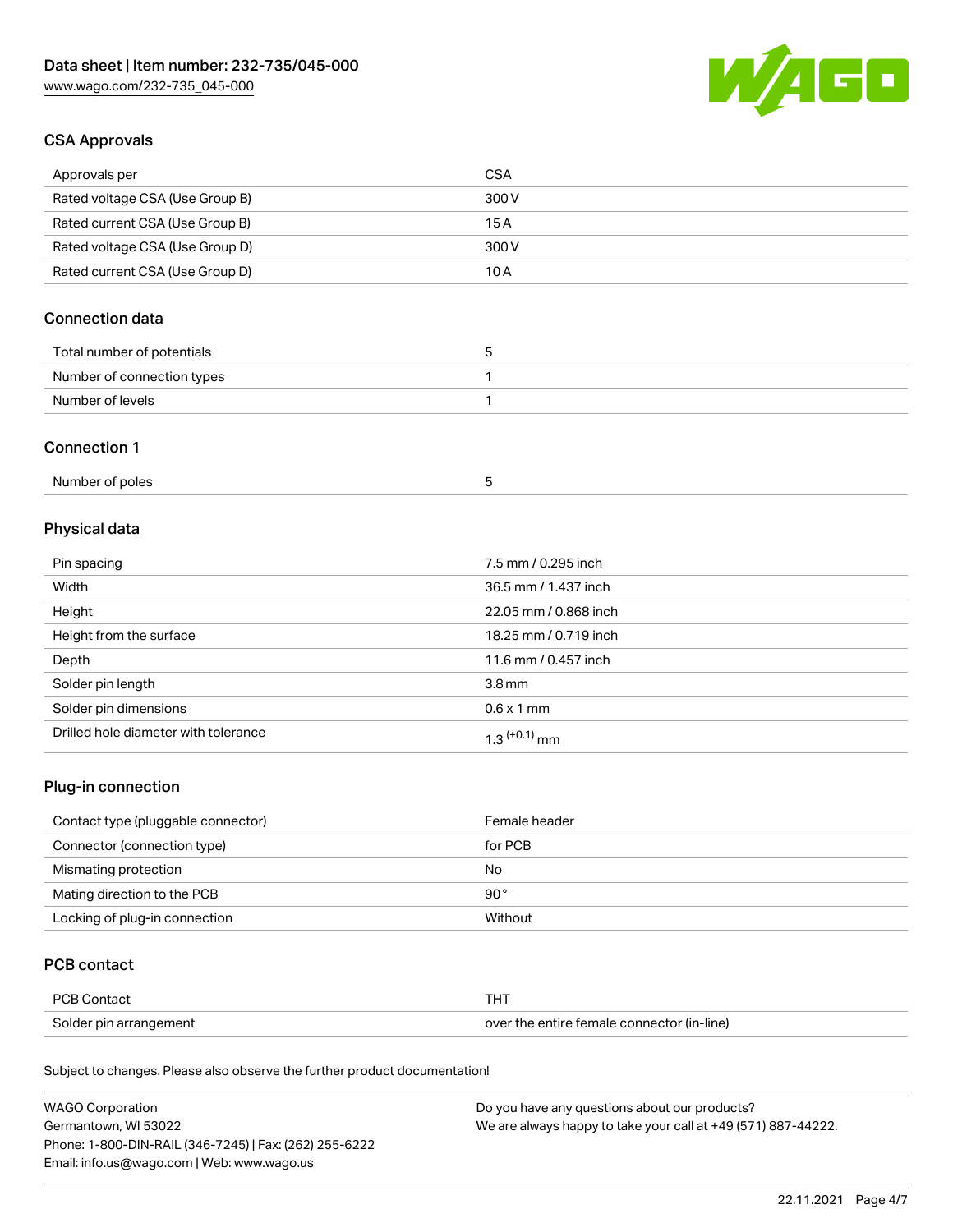

Number of solder pins per potential 1

### Material data

| Color                       | gray             |
|-----------------------------|------------------|
| Material group              |                  |
| Insulation material         | Polyamide (PA66) |
| Flammability class per UL94 | V <sub>0</sub>   |
| Contact material            | Copper alloy     |
| Contact plating             | tin-plated       |
| Fire load                   | 0.107 MJ         |
| Weight                      | 5.5g             |

### Environmental requirements

| Limit temperature range<br>. | +85 °C<br>-60 |  |
|------------------------------|---------------|--|
|------------------------------|---------------|--|

### Commercial data

| Product Group         | 3 (Multi Conn. System) |
|-----------------------|------------------------|
| PU (SPU)              | 50 Stück               |
| Packaging type        | box                    |
| Country of origin     | DE                     |
| <b>GTIN</b>           | 4044918579780          |
| Customs tariff number | 8536694040             |

### Approvals / Certificates

#### Ship Approvals

| Logo                      | Approval                  | <b>Additional Approval Text</b> | Certificate<br>name |
|---------------------------|---------------------------|---------------------------------|---------------------|
| $\textcircled{\small{2}}$ | BV<br>Bureau Veritas S.A. | IEC 60998                       | 11915/D0<br>BV      |
| <b>BUNEAU</b>             |                           |                                 |                     |

#### UL-Approvals

 $\mathbf{A}$ 

|      |                                |                                 | Certificate |
|------|--------------------------------|---------------------------------|-------------|
| Logo | Approval                       | <b>Additional Approval Text</b> | name        |
|      | UR                             | <b>UL 1059</b>                  | E45172      |
| o    | Underwriters Laboratories Inc. |                                 |             |

Subject to changes. Please also observe the further product documentation!

| <b>WAGO Corporation</b>                                | Do you have any questions about our products?                 |
|--------------------------------------------------------|---------------------------------------------------------------|
| Germantown, WI 53022                                   | We are always happy to take your call at +49 (571) 887-44222. |
| Phone: 1-800-DIN-RAIL (346-7245)   Fax: (262) 255-6222 |                                                               |
| Email: info.us@wago.com   Web: www.wago.us             |                                                               |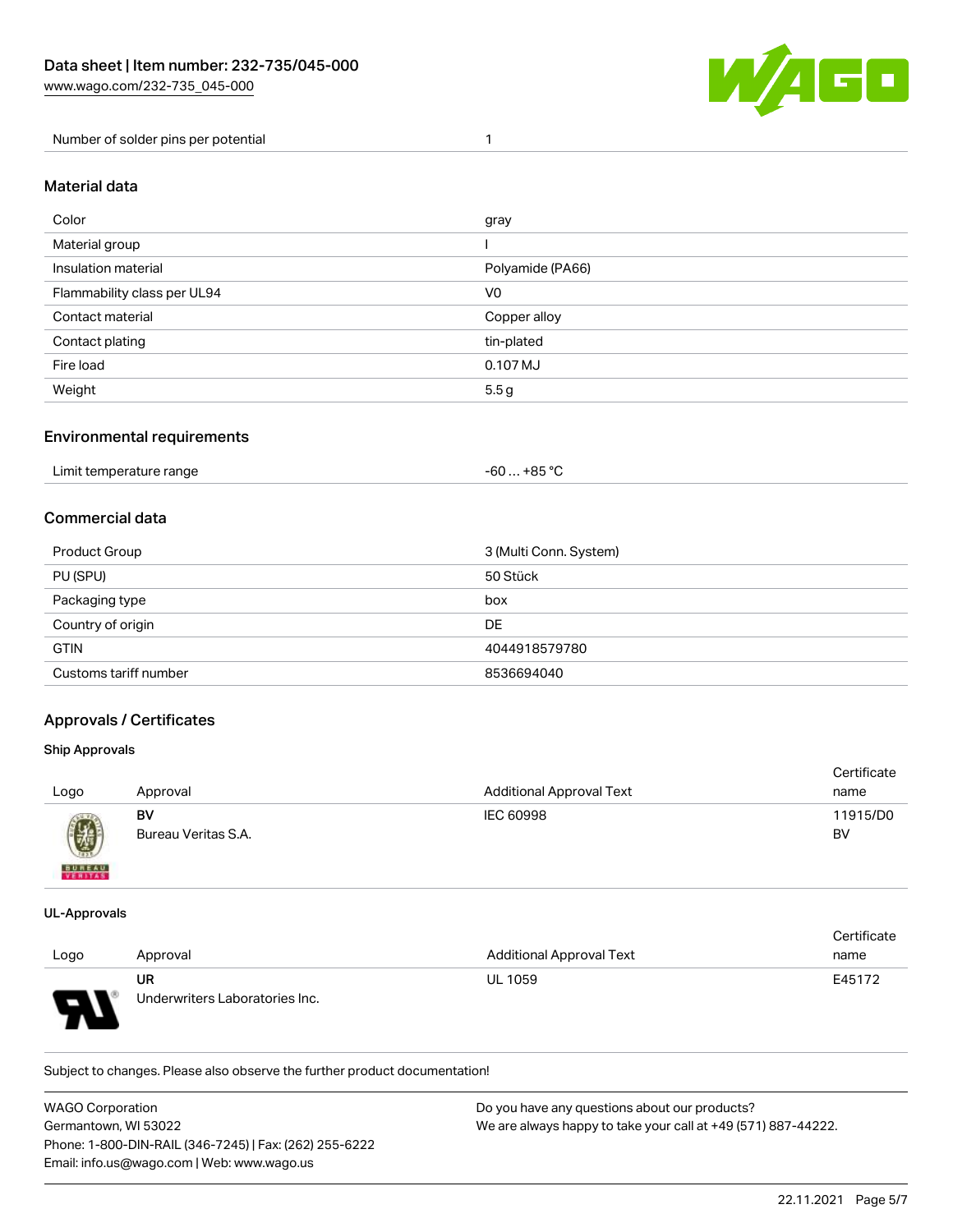



UR Underwriters Laboratories Inc. UL 1977 **E 45171** 

# Counterpart

| ltem no.731-605                                                                                                                     | www.wago.com/731-605 |
|-------------------------------------------------------------------------------------------------------------------------------------|----------------------|
| 1-conductor male connector; CAGE CLAMP <sup>®</sup> ; 2.5 mm <sup>2</sup> ; Pin spacing 7.5 mm; 5-pole; 2,50 mm <sup>2</sup> ; gray |                      |

### Optional accessories

#### Testing accessories

| Testing accessories           |                                                                                                                                                                        |                                                                                                         |                      |                      |
|-------------------------------|------------------------------------------------------------------------------------------------------------------------------------------------------------------------|---------------------------------------------------------------------------------------------------------|----------------------|----------------------|
|                               | Item no.: 210-136<br>Test plug; 2 mm Ø; with 500 mm cable                                                                                                              |                                                                                                         | www.wago.com/210-136 |                      |
|                               | Item no.: 231-662                                                                                                                                                      | Test plugs for female connectors; for 7.5 mm and 7.62 mm pin spacing; 2,50 mm <sup>2</sup> ; light gray |                      | www.wago.com/231-662 |
| <b>Downloads</b>              |                                                                                                                                                                        |                                                                                                         |                      |                      |
| <b>Documentation</b>          |                                                                                                                                                                        |                                                                                                         |                      |                      |
| <b>Additional Information</b> |                                                                                                                                                                        |                                                                                                         |                      |                      |
| Technical explanations        |                                                                                                                                                                        | 2019 Apr 3                                                                                              | pdf<br>2.0 MB        | Download             |
| <b>CAD</b> files              |                                                                                                                                                                        |                                                                                                         |                      |                      |
| <b>PCB Design</b>             |                                                                                                                                                                        |                                                                                                         |                      |                      |
|                               | Symbol and Footprint 232-735/045-000                                                                                                                                   |                                                                                                         | URL                  | Download             |
|                               | CAx data for your PCB design, consisting of "schematic symbols and PCB footprints",<br>allow easy integration of the WAGO component into your development environment. |                                                                                                         |                      |                      |
| Supported formats:            |                                                                                                                                                                        |                                                                                                         |                      |                      |
| Ш                             | Accel EDA 14 & 15                                                                                                                                                      |                                                                                                         |                      |                      |
| Ш                             | Altium 6 to current version                                                                                                                                            |                                                                                                         |                      |                      |
|                               |                                                                                                                                                                        |                                                                                                         |                      |                      |

| <b>WAGO Corporation</b>                                | Do you have any questions about our products?                 |
|--------------------------------------------------------|---------------------------------------------------------------|
| Germantown, WI 53022                                   | We are always happy to take your call at +49 (571) 887-44222. |
| Phone: 1-800-DIN-RAIL (346-7245)   Fax: (262) 255-6222 |                                                               |
| Email: info.us@wago.com   Web: www.wago.us             |                                                               |